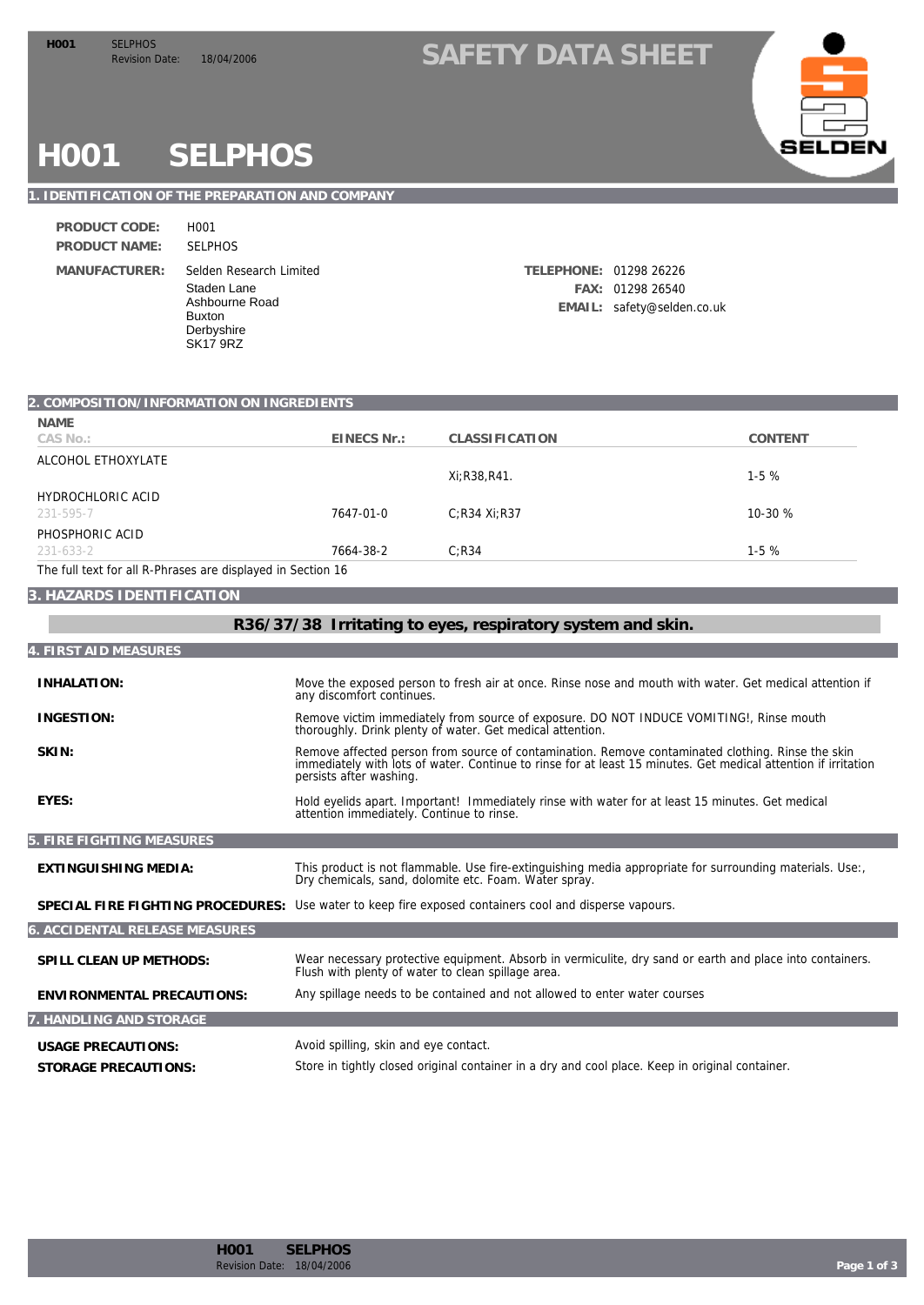## H001 SELPHOS<br>Revision Date: 18/04/2006 **SAFETY DATA SHEET**



# **H001 SELPHOS**

| 8. EXPOSURE CONTROLS AND PERSONAL PROTECTION                                                                                                 |                                                                                      |            |                                                                                                                                                                                                                                                               |               |
|----------------------------------------------------------------------------------------------------------------------------------------------|--------------------------------------------------------------------------------------|------------|---------------------------------------------------------------------------------------------------------------------------------------------------------------------------------------------------------------------------------------------------------------|---------------|
| <b>INGREDIENT NAME:</b>                                                                                                                      | CAS No.:                                                                             | <b>STD</b> | LT EXP 8 Hrs                                                                                                                                                                                                                                                  | ST EXP 15 Min |
| PHOSPHORIC ACID                                                                                                                              |                                                                                      | WEL, WEL   |                                                                                                                                                                                                                                                               |               |
| PROTECTIVE EQUIPMENT:                                                                                                                        |                                                                                      |            |                                                                                                                                                                                                                                                               |               |
|                                                                                                                                              |                                                                                      |            |                                                                                                                                                                                                                                                               |               |
| 9. PHYSICAL AND CHEMICAL PROPERTIES                                                                                                          |                                                                                      |            |                                                                                                                                                                                                                                                               |               |
| APPEARANCE:<br>COLOUR:<br>ODOUR:<br>DENSITY/SPECIFIC GRAVITY(g/ml)<br>pH-VALUE, CONC. SOLUTION:<br>SOLUBILITY:                               | Clear, Liquid<br>Red, Brown<br>Acidic.<br>1.060 - 1.070<br>< 1.0<br>Soluble in water |            |                                                                                                                                                                                                                                                               |               |
| 10. STABILITY AND REACTIVITY                                                                                                                 |                                                                                      |            |                                                                                                                                                                                                                                                               |               |
| STABILITY:<br>HAZARDOUS COMPOSITION PRODUCTS: Fire or high temperatures create:, Toxic gases/vapours/fumes of:, Carbon dioxide (CO2). Carbon | Stable under normal temperature conditions.<br>monoxide (CO).                        |            |                                                                                                                                                                                                                                                               |               |
| 11. TOXICOLOGY INFORMATION                                                                                                                   |                                                                                      |            |                                                                                                                                                                                                                                                               |               |
| INHALATION:<br><b>INGESTION:</b><br><b>SKIN CONTACT:</b><br><b>EYE CONTACT:</b>                                                              | May cause irritation to the respiratory system.                                      |            | Liquid irritates mucous membranes and may cause abdominal pain if swallowed. Nausea, vomiting.<br>Irritating to skin. Prolonged or repeated exposure may cause severe irritation.<br>Risk of serious damage to eyes. Irritation of eyes and mucous membranes. |               |
| 12. ECOLOGICAL INFORMATION                                                                                                                   |                                                                                      |            |                                                                                                                                                                                                                                                               |               |
| ECOTOXICITY:                                                                                                                                 |                                                                                      |            | Not classed as Hazardous to the Environment but release to the environment should be avoided.                                                                                                                                                                 |               |
| 13. DISPOSAL CONSIDERATIONS                                                                                                                  |                                                                                      |            |                                                                                                                                                                                                                                                               |               |
| <b>DISPOSABLE METHODS:</b>                                                                                                                   |                                                                                      |            | Dispose of waste and residues in accordance with local authority requirements.                                                                                                                                                                                |               |
| 14. TRANSPORT INFORMATION                                                                                                                    |                                                                                      |            |                                                                                                                                                                                                                                                               |               |

**LABEL FOR CONVEYANCE:**



| UN No ROAD:              | 1760                                      |
|--------------------------|-------------------------------------------|
| UK ROAD TRANSPORT CLASS: | 8                                         |
| UK ROAD PACK GR.:        | Ш                                         |
| ADR CLASS NO.:           | 8                                         |
| ADR CLASS:               | Class 8: Corrosive substances.            |
| PROPER SHIPPING NAME I:  | CORROSIVE LIQUID, NOS (Hydrochloric Acid) |
| UN No SEA:               | 1760                                      |
| <b>IMDG CLASS:</b>       | 8                                         |
| UN $NO.$ AIR:            | 1760                                      |
|                          |                                           |